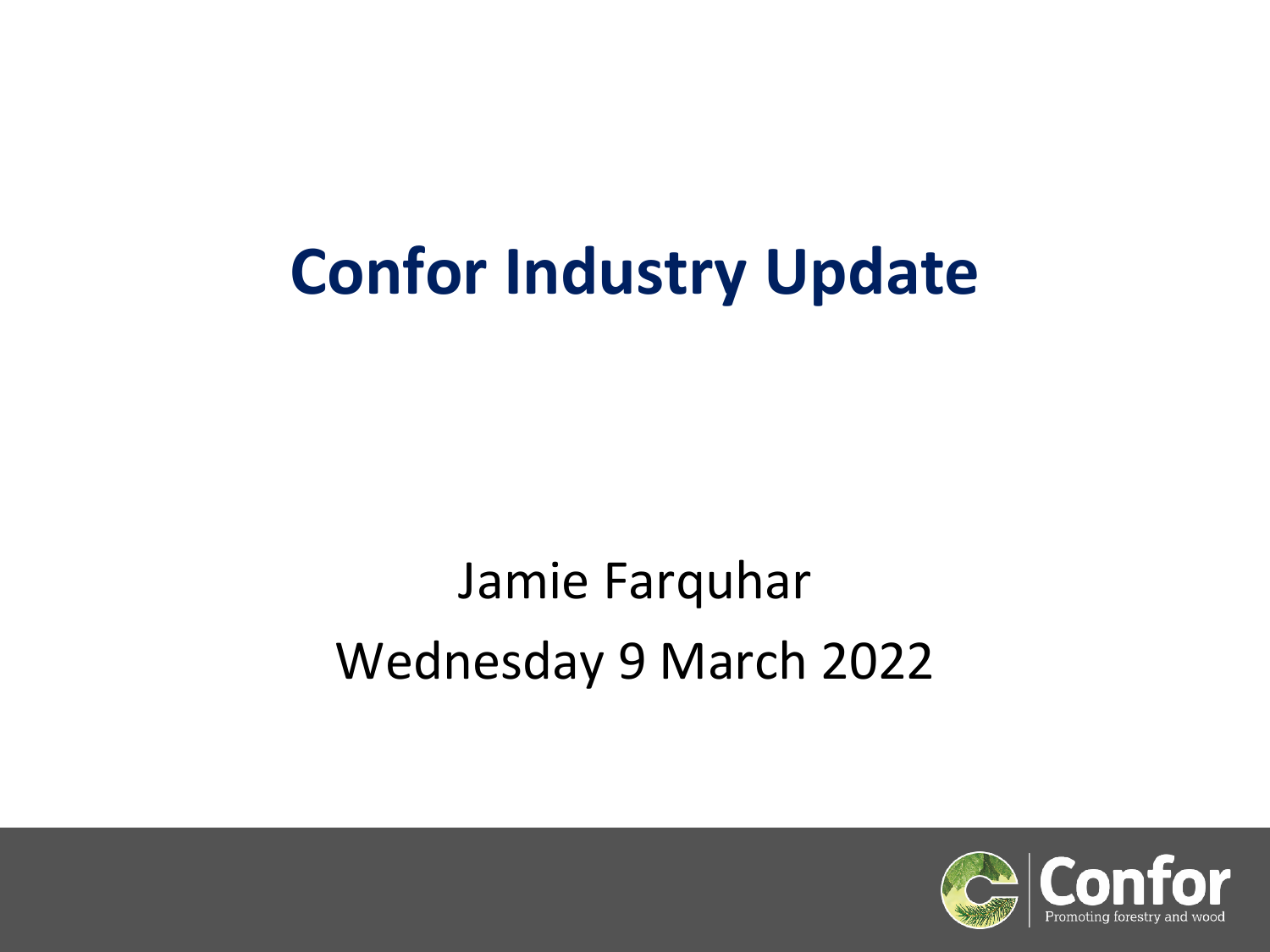# Confor Team

#### 14 staff (12.8 FTE) Confor time (10.5 FTE)

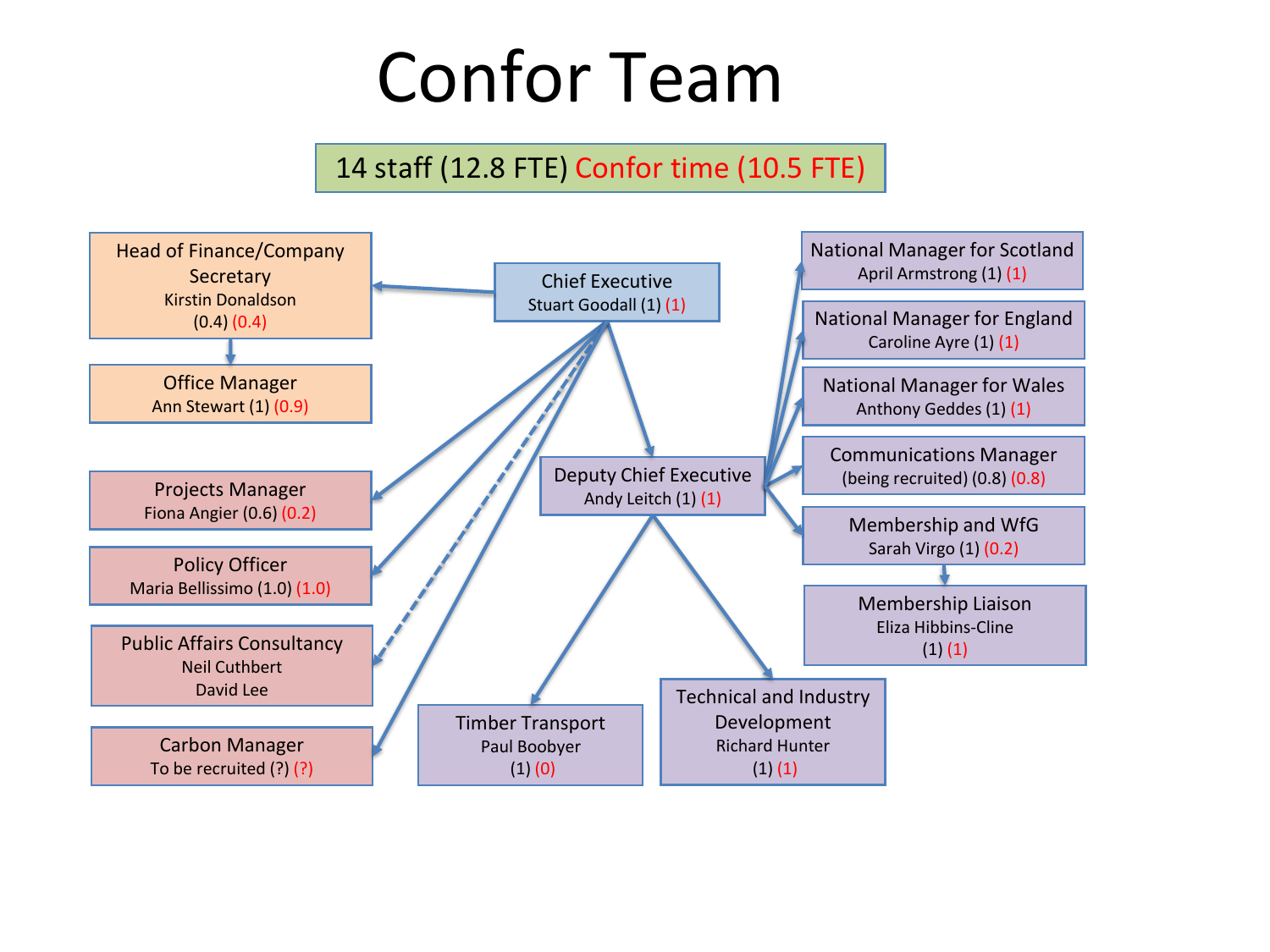

## April Armstrong your new National Manager for Scotland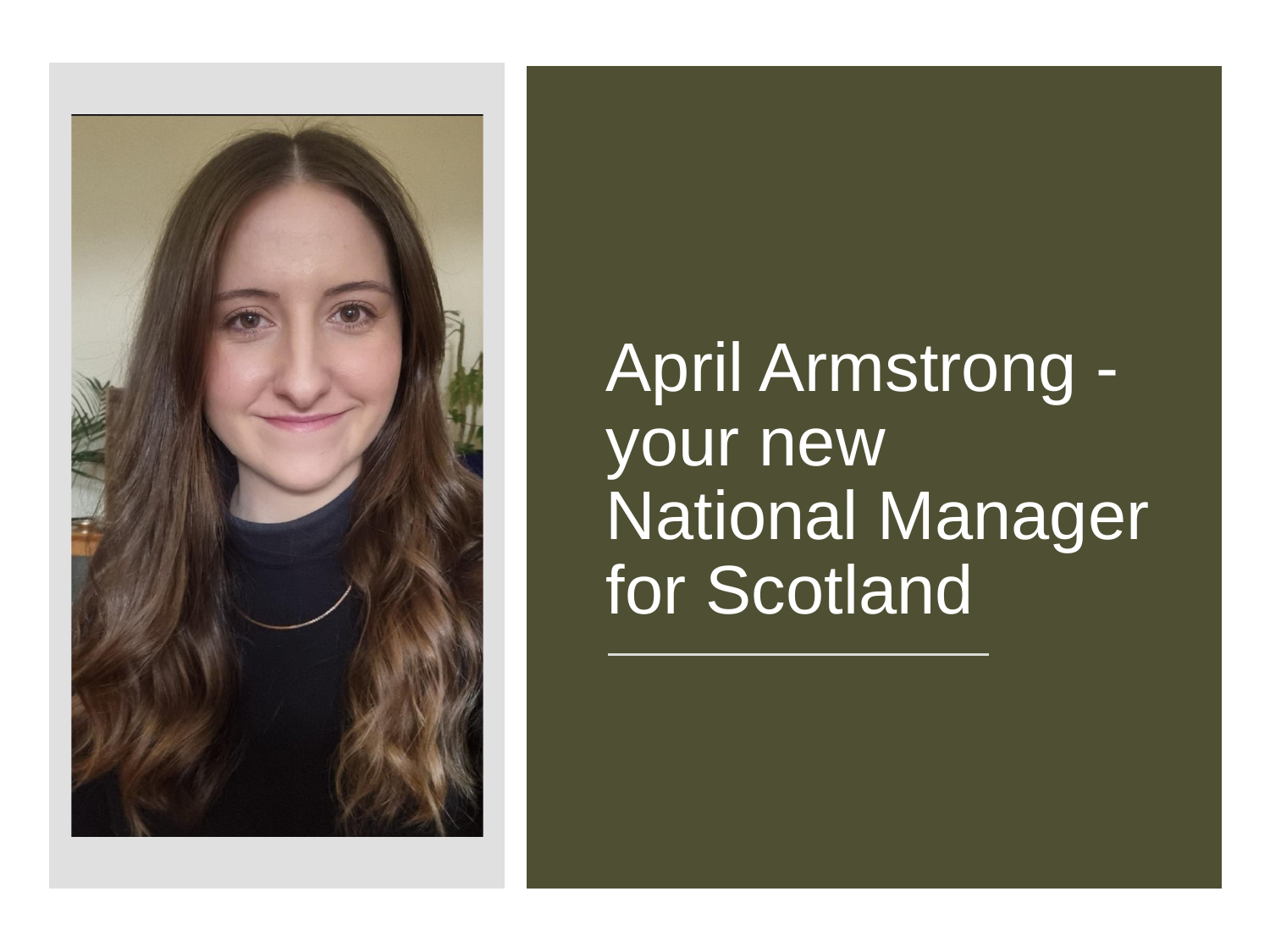#### Confor's Scottish work ongoing principle work groups

- FGS Customer Reps Group (CRG)
- Agriculture & Rural Development Stakeholder Group (ARD)
- Timber Transport Forum (TTF) & STTS Assessment Panel
- Confor Nursery Producers Group (NPG)
- Scottish Tree Health Advisory Group (STHAG)
- SFTT Industry Leadership Group (ILG)
- Plus another 12+ permanent working groups and other ad hoc short-term issue groups

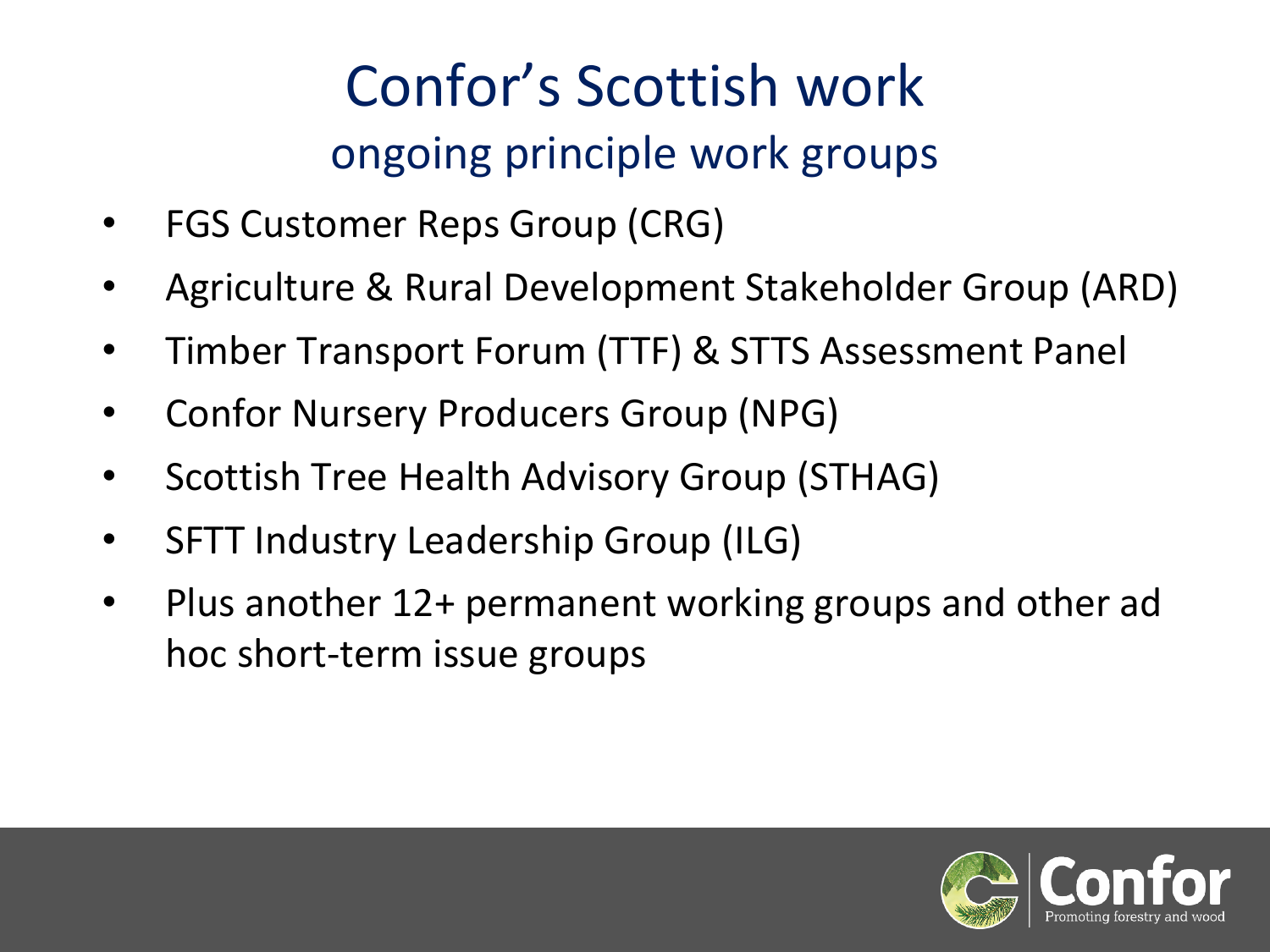#### Confor's Scottish work ongoing principle work groups (AL)

- **ILG Skills Group**
- Strategic Integrated Research in Timber (SIRT)
- Private Sector Production Forecasting Group
- Skills Action Plan for Rural Scotland Implementation Group
- **Expert Group on Timber Trade Statistics**
- Mass Timber Commercialisation Alliance
- UK Timber Grading Committee

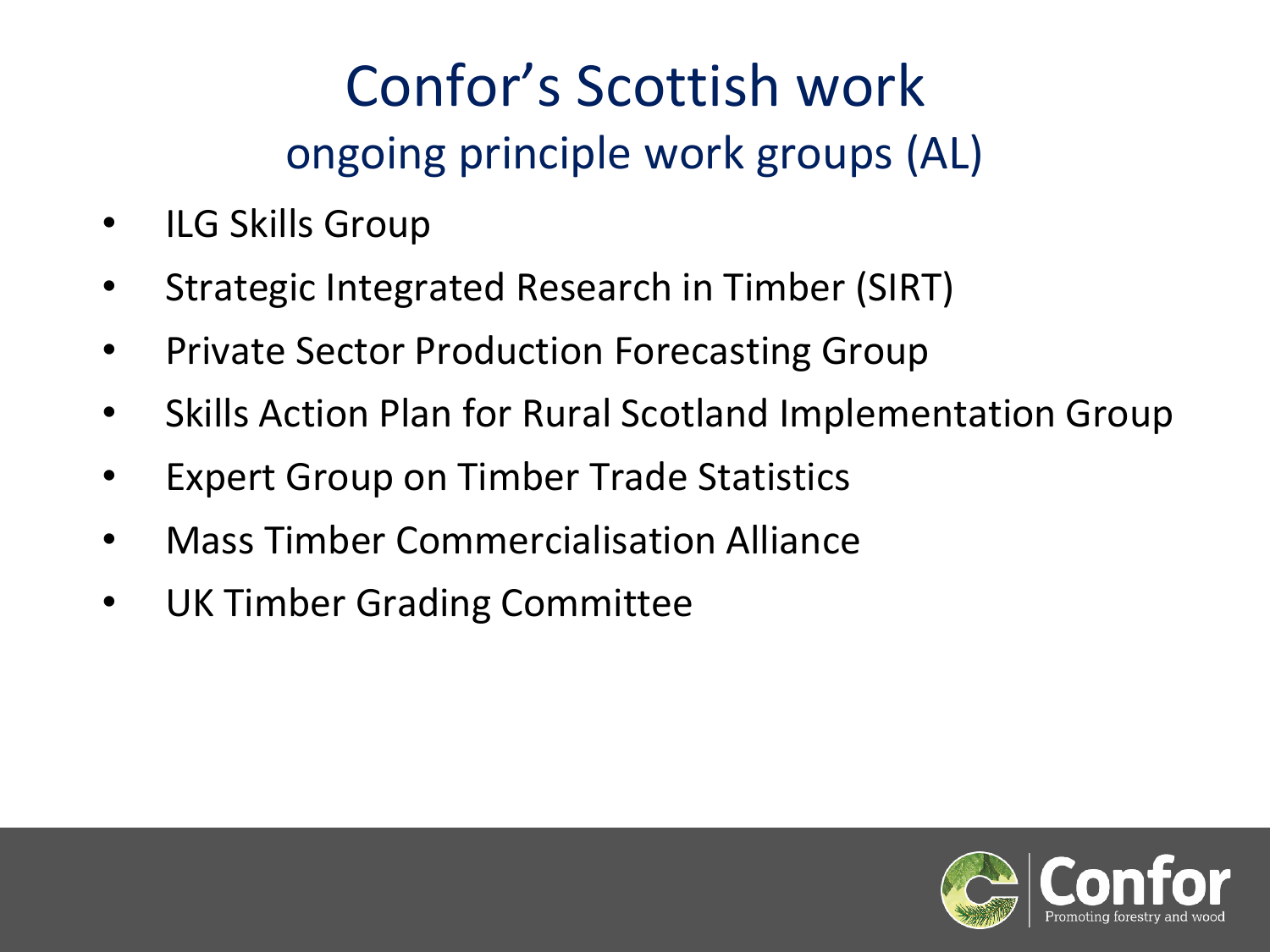#### Customer Reps Group – ongoing work

- Future of FGS
- Stability & Simplicity getting rid of land parcels (2024)
- Earned recognition initially just new woodland creation
- New guidance:
	- Value for money e.g. deer fencing for Conifer model
	- Economic impact of 'tweaking' schemes beyond UKFS
	- Customer type
	- Neighbour engagement
	- For consultees on engagement with scoping, etc.

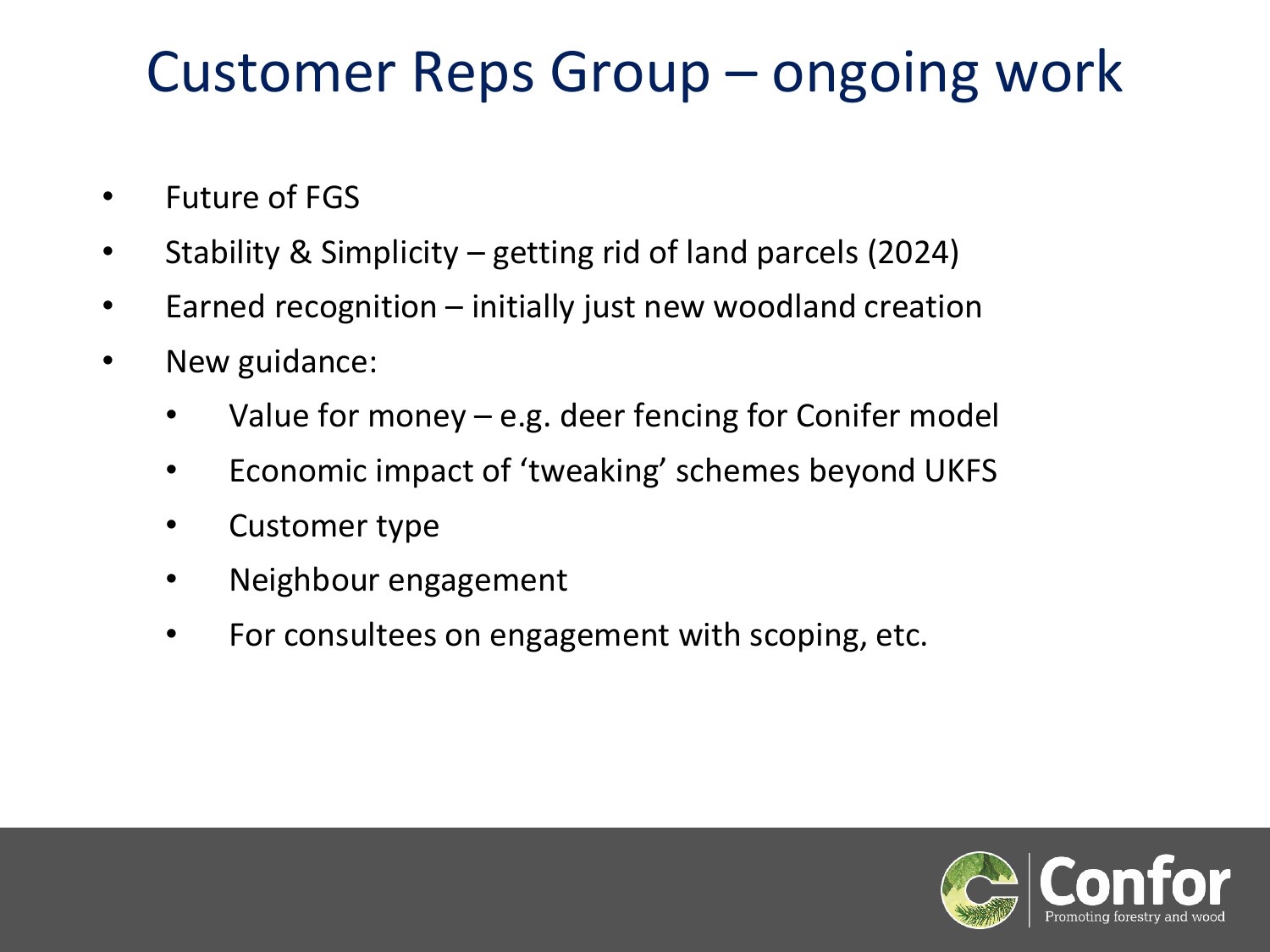#### Timber transport

- £7m of STTS budget for  $2022/23$  application deadline  $21^{st}$  March
- [Low ground pressure haulage regime o](https://forestryandland.gov.scot/what-we-do/timber-industry/low-ground-pressure-haulage-network?highlight=low%20ground%20pressure)n some of the weak forest roads on the national forest estate – latest proposals:
	- FLS will undertake a strategic review of the FLS road network to check road status by 31st December 2022.
	- The current system, including referencing LGP Restricted Network in timber sales, will continue until April 2023.
	- From April 2023: all crane trailer and wagon & drag configurations travelling on any FLS road will require CTI.
	- From April 2025: all timber haulage on FLS LGP restricted roads will utilise CTI or other FLS approved LGP technologies.

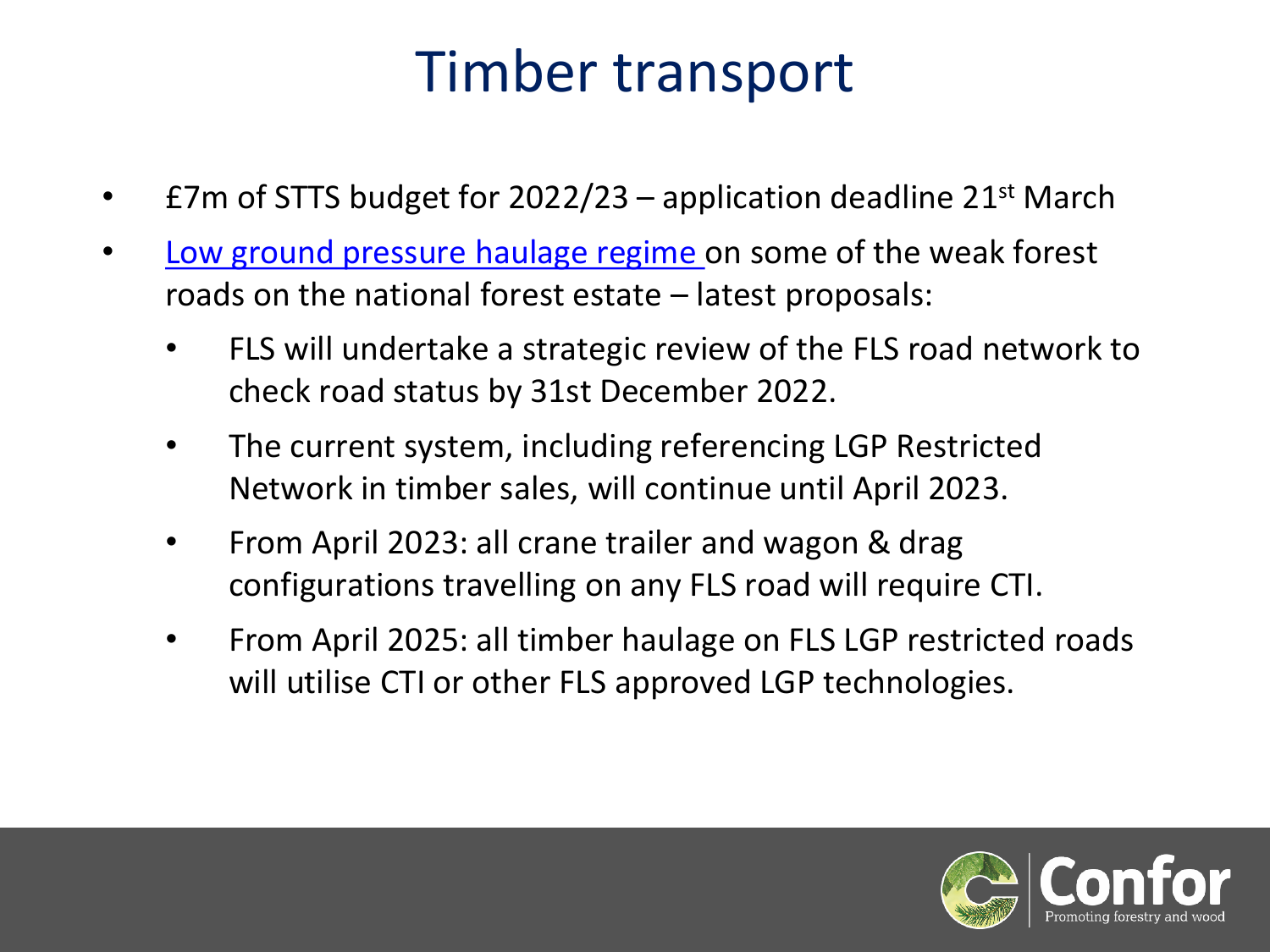#### Red diesel

- Lobbying continues to retain use of red at wood processing sites
- Otherwise exemption lapses on 1<sup>st</sup> April
- The latest guidance on where rebated fuels can be used and preparing for the change in regulation can be found [here](https://www.gov.uk/guidance/fuels-for-use-in-vehicles-excise-notice-75?utm_medium=email&utm_campaign=govuk-notifications-topic&utm_source=3a96429b-17a0-4dc4-830a-06d7488401ea&utm_content=immediately) and here
- HMRC have confirmed that red can be used for in forest road construction & maintenance

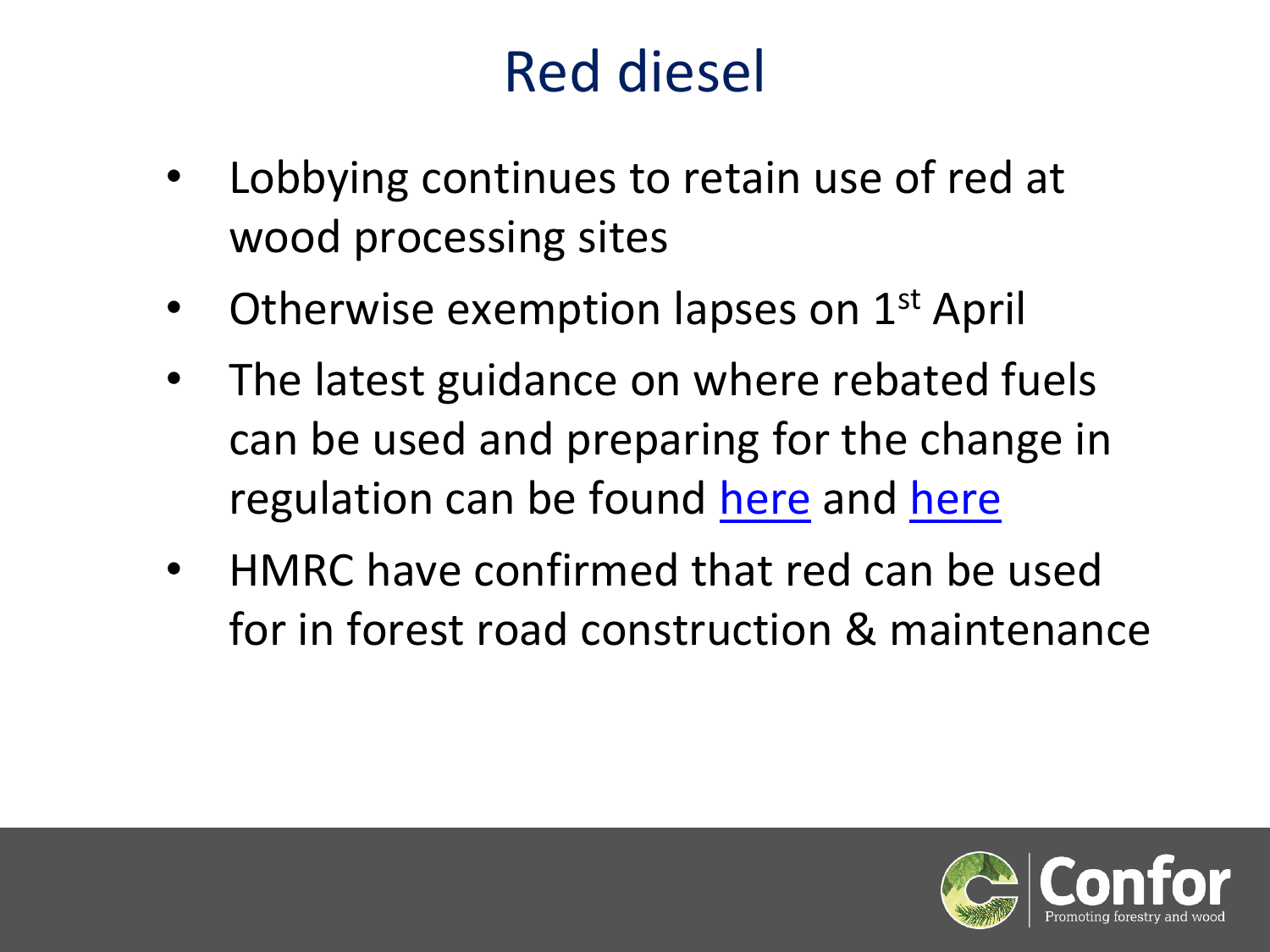### Skills & training

- Funded by ScotGov's National Transition Training Fund, we have delivered:
	- two successful timber haulage taster events
	- Four training events for forest machine operators
- Work continues to develop a National Technical Training Hub

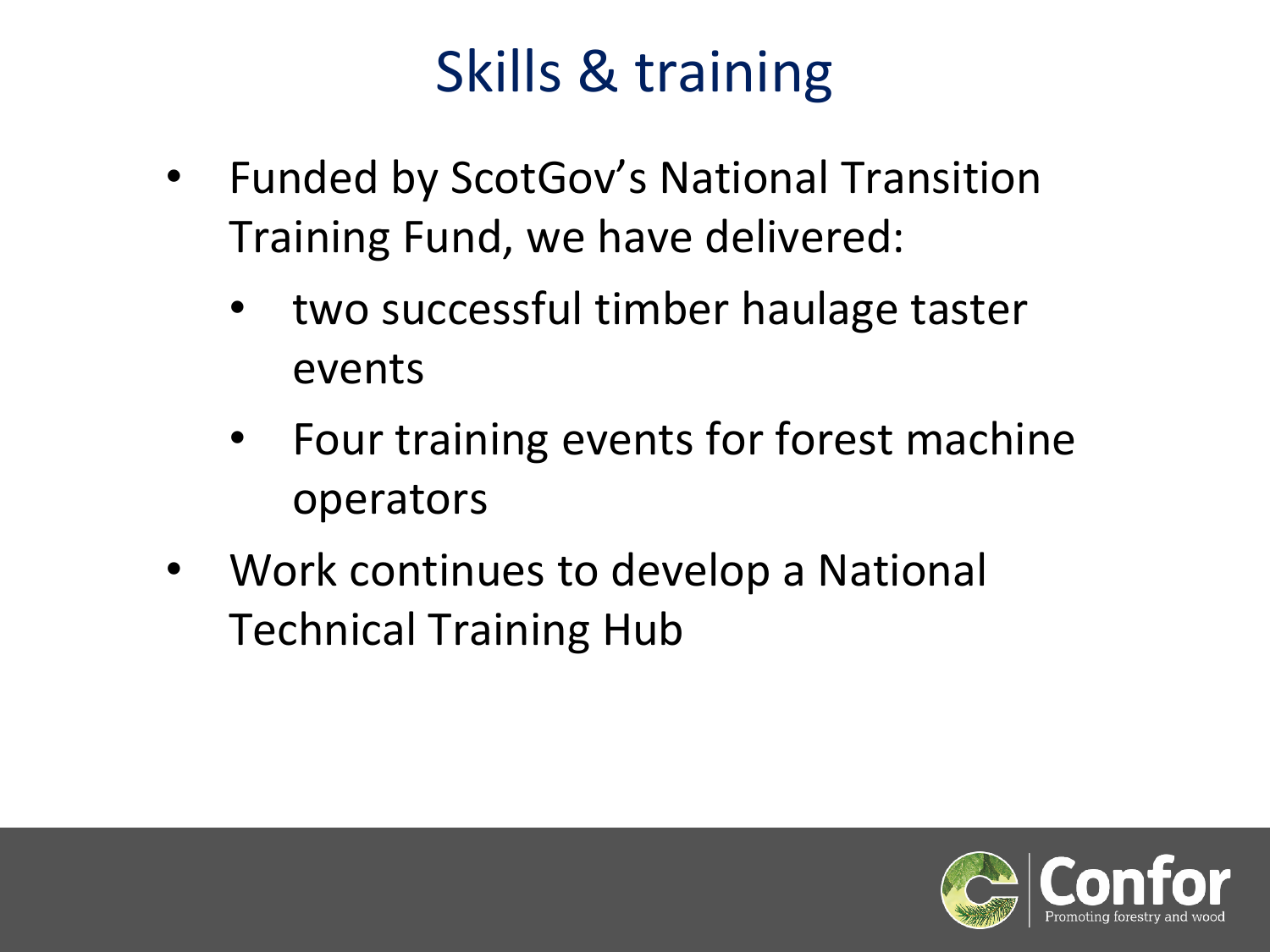#### Green Recovery

- The Tree Production Innovation Fund (TPIF) has reopened – details [here](https://eur03.safelinks.protection.outlook.com/?url=https%3A%2F%2Fwww.gov.uk%2Fguidance%2Ftree-production-innovation-fund&data=04%7C01%7Candy.leitch%40confor.org.uk%7C888d9c6499aa4febbf2a08d9ebc0503f%7Cbcf9846ddbf84b2fb806baf8cd25c522%7C0%7C0%7C637800033485259106%7CUnknown%7CTWFpbGZsb3d8eyJWIjoiMC4wLjAwMDAiLCJQIjoiV2luMzIiLCJBTiI6Ik1haWwiLCJXVCI6Mn0%3D%7C3000&sdata=BF3aHCZ0PiXM1Lobg0ellv%2FPRRMbof7v2SaJBhMVwdw%3D&reserved=0)
- GB Economic Impact Assessment Study members are reminded to complete this important [survey](https://eur03.safelinks.protection.outlook.com/?url=https%3A%2F%2Fwww.surveymonkey.co.uk%2Fr%2FGBForestrySurveyConfor&data=04%7C01%7CAndy.Leitch%40confor.org.uk%7Ca8ccdfc43efb4ed7a87b08d9ebea03ce%7Cbcf9846ddbf84b2fb806baf8cd25c522%7C0%7C0%7C637800212814631830%7CUnknown%7CTWFpbGZsb3d8eyJWIjoiMC4wLjAwMDAiLCJQIjoiV2luMzIiLCJBTiI6Ik1haWwiLCJXVCI6Mn0%3D%7C3000&sdata=TfY0cXoN9bxNtMEAK7zHASjM69N5W3JrFN9%2Fppl0pe0%3D&reserved=0)

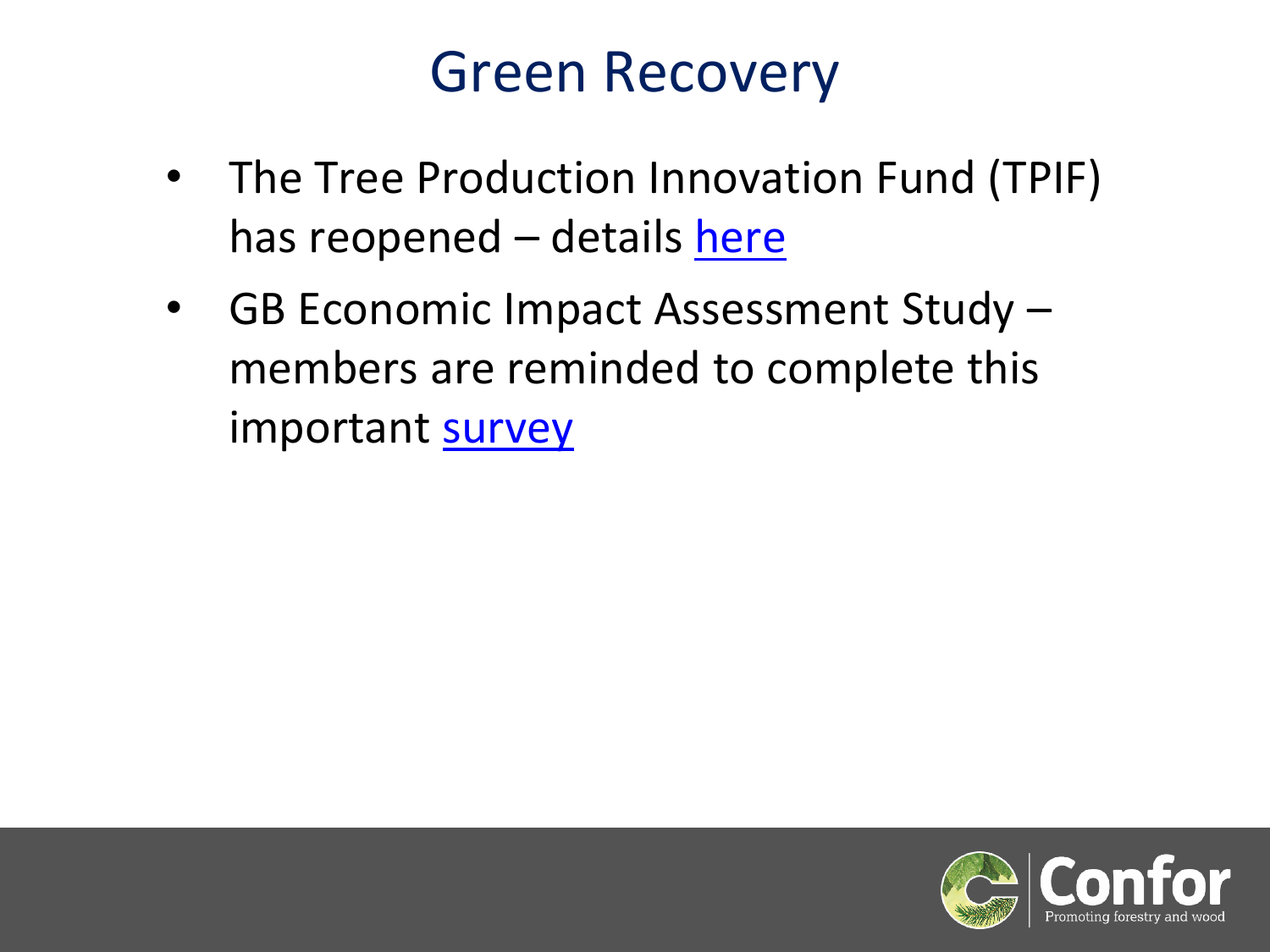#### New woodland creation (hectares) Private sector in Scotland @ 10 December 2021

| Claim year                     |        |        | 2021   | 2022   | $2023 +$   |
|--------------------------------|--------|--------|--------|--------|------------|
| Approved                       |        |        | 12,456 | 4,285  | 2,638      |
| Submitted but not yet approved |        |        | 1,914  | 3,751  | <b>580</b> |
| Potential                      |        |        | 14,370 | 8,036  | 3,218      |
| Pipeline                       | (June) |        |        | 9,048  | 4,373      |
| <b>Total possible</b>          |        | 14,370 | 17,084 | 7,591  |            |
| <b>ScotGov target</b>          |        | 13,500 | 15,000 | 16,500 |            |

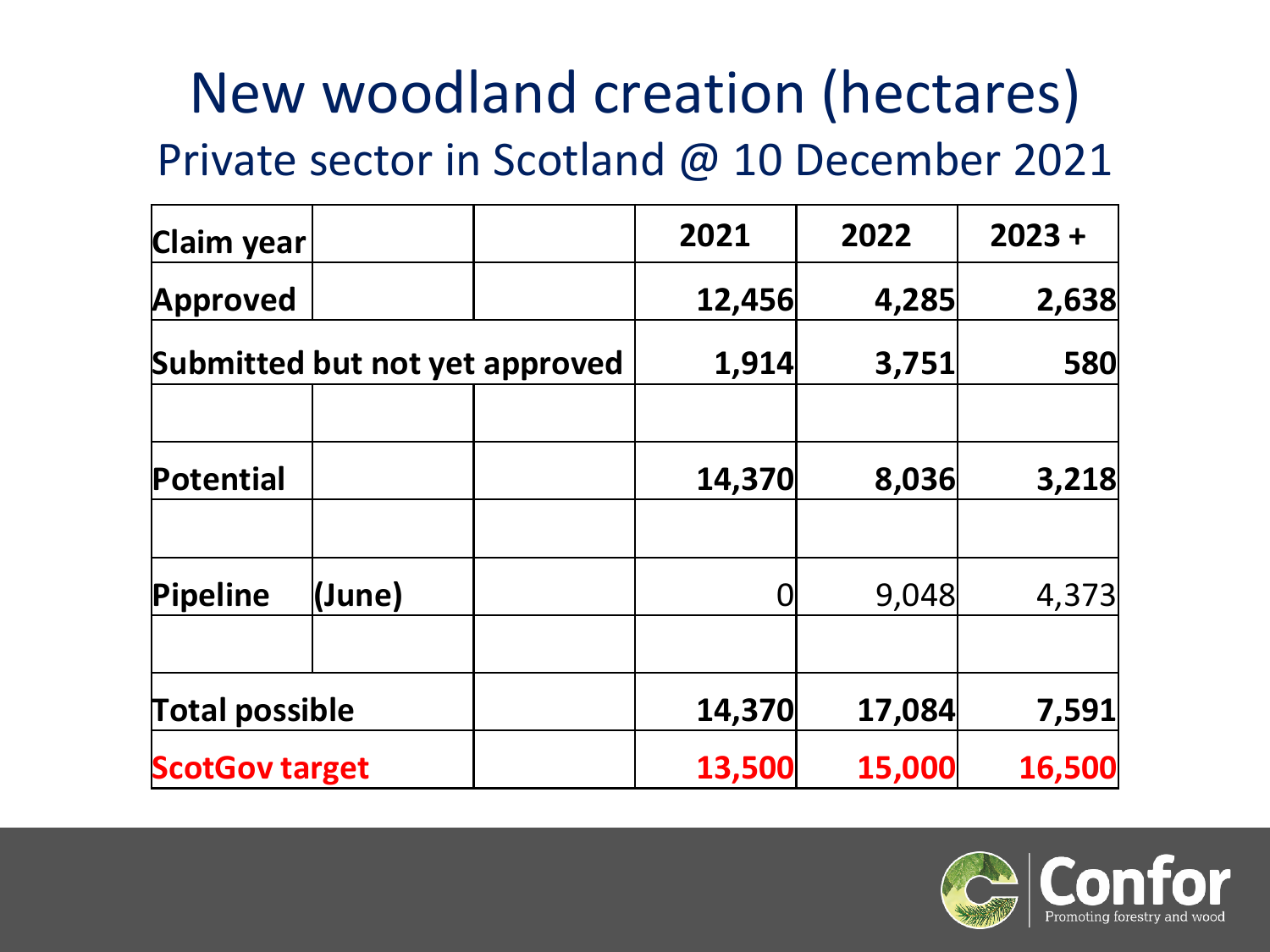# Diary dates

- Timber Transport conference at Penrith 21 March
- 2020 Timber Production Forecast to be published 25 March
- Royal Highland Show 23-26 June
- APF at Ragley Hall 22-24 September
- Autumn 2022 SFTT meetings
	- 5 October South Scotland
	- 26 October North
	- 3 November Mid

•